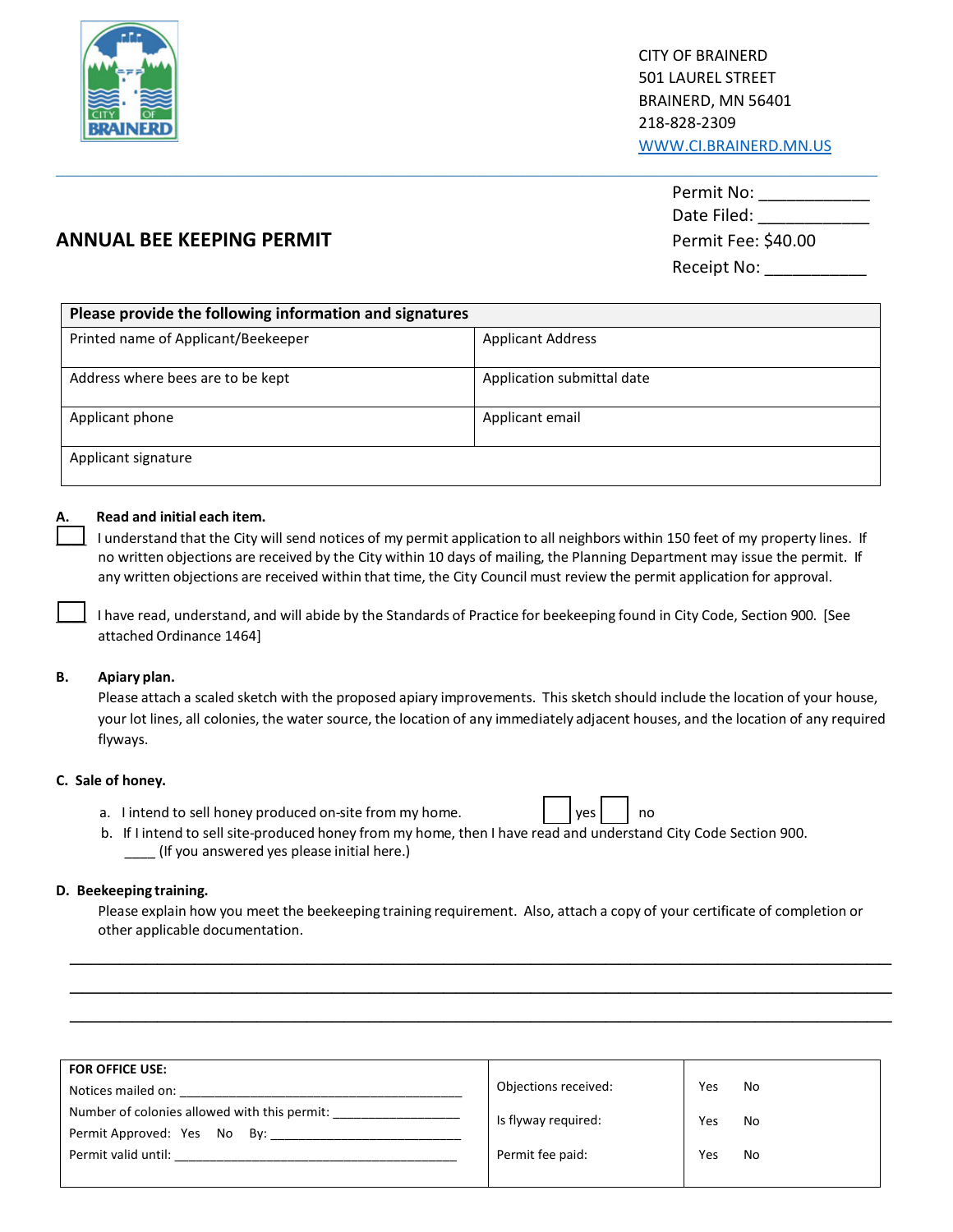## **O R D I N A N C E NO. 1464**

## **AN ORDINANCE AMENDING SECTION 900 OF THE BRAINERD CITY CODE RELATED TO CHICKENS AND BEE KEEPING AND SECTION 1010 OF THE BRAINERD CITY CODE RELATED TO FEES FOR CHICKEN LICENSES AND BEES**

THE CITY COUNCIL OF THE CITY OF BRAINERD DOES ORDAIN:

**SECTION ONE:** That Section 900.08 be amended by deleting the last sentence of Subd 3 in its entirety as follows:

## **900.08 Chickens**

Subd. 3. Permit. No chicken coop and/or chicken run shall be maintained unless granted a permit by the City. The permit shall be subject to all terms and conditions of this Section and any additional conditions deemed necessary by the City to protect the public health, safety, and welfare. The necessary permit may be obtained from the City Administrator's office. Included with the information required prior to issuance of the permit must be a scaled diagram that indicates the location of any chicken coop and run, and the approximate size and distance from adjoining structures and property lines. The owner must also obtain written approval of the keeping of chickens from all abutting property owners. Written approval is not required if there is no abutting property. A permit for the keeping of chickens may be revoked or suspended by the Council for any violation of this Section following written notice and a public hearing. An annual fee of \$30 will be changed for each permitwhich shall expire on December 31 of each year.

## **SECTION TWO:** That Section 900 be amended by adding Section 900.06 as follows:

**900.06** Bees. Subdivision 1. Definitions. The following words and terms shall have the meanings ascribed in this section unless the context of their usage indicates another usage:

- A) "Apiary" means the assembly of one or more colonies of bees at any one location.
- B) "Beekeeper" means a person who owns or has charge of one or more colonies of bees.
- C) "Beekeeping equipment" means anything used in the operation of an apiary, such as hive bodies, supers, frames, top and bottom boards, and extractors.
- D) "Colony" means an aggregate of bees consisting principally of workers, but having, when perfect, one queen and at times drones, brood, combs, and honey.
- E) "Hive" means the receptacle inhabited by a colony that is manufactured for that purpose.
- F) "Honey bee" means all life stages of the common domestic honey bee, apis melifera (African subspecies and Africanized hybrids are not allowed).
- G) "Lot" means a contiguous parcel of land under common ownership.

Subd. 2. Purpose. The purpose of this section is to establish certain requirements for beekeeping within the city.

Subd. 3. Standards of Practice.

- A) Honey bee colonies shall be kept in hives with removable frames, which must be kept in sound and usable conditions.
- B) Beekeepers
	- 1) Must ensure that a convenient source of water is available within 10 feet of each colony at all times that the colonies remain active outside the hive.
	- 2) Must ensure that no wax comb or other material that might encourage robbing by other bees are left upon the grounds of the apiary lot. Such materials once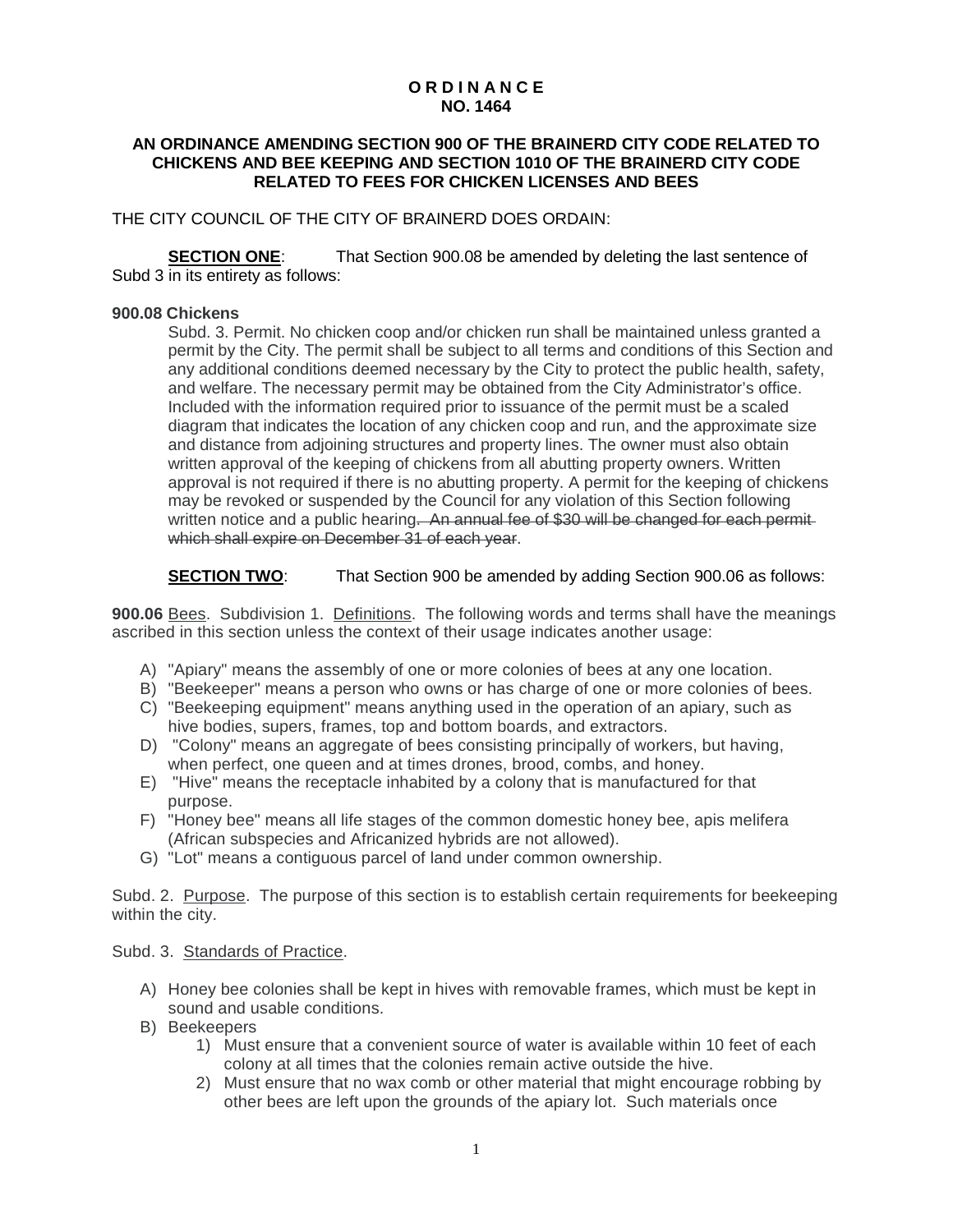removed from the site shall be handled and stored in sealed containers, or placed within a building or other vermin-proof container.

- 3) Shall maintain beekeeping equipment in good condition, including keeping the hives painted if they have been painted but are peeling or flaking and securing unused equipment from weather, potential theft, vandalism, and occupancy by swarms.
- C) Bee colonies may be kept the following residential zoning districts:
	- 1) R-R (Rural Residential) District
		- 2) R-E (Single Family Estate) Residential District
		- 3) R-1A (Single Family) Residential
		- 4) R-1 (Single Family) Residential
	- 5) R-2 (Medium Density) Residential

Honeybee colonies may be kept on a two-family property if it is zoned R-2 and a resident owner of the property is the beekeeper.

Subd. 4. Hives.

- A) Are not permitted in a front yard or in a street side yard.
- B) Shall be located at least 10 feet from all interior property lines and 10 feet from an alley right of way.
- C) Shall be at least 25 feet from a principal building on an abutting lot.
- D) In each instance where a colony is kept less than 25 feet from a property line of the lot upon which the apiary is located, the beekeeper shall establish and maintain a flyway barrier 6 feet in height as follows:
	- 1) The flyway barrier must extend 10 feet in either direction from the hive along the property line.
	- 2) Barriers may be made of a wall, fence, or dense vegetation. A combination of these things is permissible.
- E) A fence permit is required. Information on fencing permits can be obtained through the Planning Department.
- F) Sale of honey and hive products from the beekeeper's residence is permitted in accord with Zoning Ordinance Section 26 Home Businesses and the following:
	- 1) The beekeeper must live on the apiary lot.
	- 2) The honey and hive products are from hives owned by the property owner.
	- 3) In any instance in which a colony exhibits unusually aggressive behavior, it shall be the duty of the permit holder to promptly take appropriate action to address the behavior.

Subd. 5. Colony Density. The following numbers of colonies are permitted:

- A) Lots less than 21,780 sq. ft.  $(\frac{1}{2})$  acre): two colonies
- B) Larger than ½ acre: four colonies

Subd. 6. Beekeeper Training. Prior to obtaining an initial permit a beekeeper must provide:

- A) A beekeeping course completion certificate or letter from an educational institution that offers a beekeeping course.
- B) Verification of equivalent experience for the honeybee keeping course.

Subd. 7. Permit Required. Beekeeping may occur on any property in the city upon issuance of an annual permit to the beekeeper on that specific property which shall expire on December 31 of each year.

A) A beekeeping permit will be issued if: